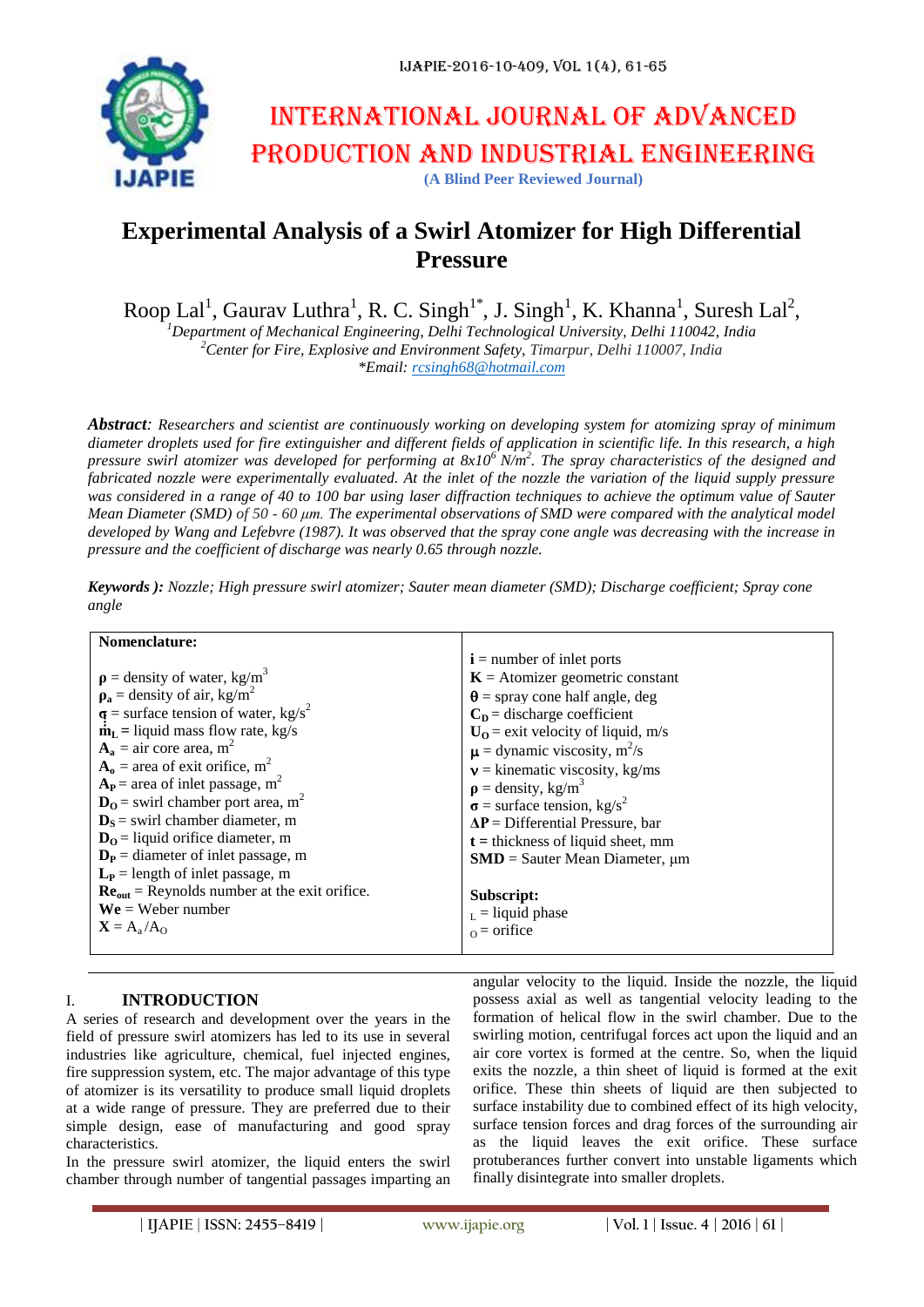Figure 1 shows the schematic of a pressure swirl atomizer. The tangential passages leading to swirl chamber, the air vortex and thin liquid sheet are shown.

According to Taylor (1948) [1] and Giffen and Muraszew's (1953) [2] principle of maximum flow, discharge coefficient  $C_D$  expressed as a function of X, is a maximum, or  $1/C_d^2$  is a minimum.

 $1/C_D^2 = 1/K^2X + 1/(1-X)^2$ ----------(1) Differentiating  $1/C_D^2$  with respect to x and equating to zero,  $2K^2X^2 = (1-X)^3$ 

Based on the assumption of inviscid flow and features of internal flow are ignored. But recent studies (Yule et al. 1997 [3], Holtzclaw et al. 1997 [4]) show that the performance parameters depend not only on nozzle geometry but also on internal flow features as shown in fig.1..



**Figure. 1.** Schematic of Pressure swirl atomizer

An elaborate study has been done by Wang and Lefebvre [5] on mean droplet size of the particle. They studied the effect of forces such as inertial forces, aerodynamics forces and surface tension forces on the droplet size. An empirical correlation of Sauter Mean Diameter with the properties of the liquid, pressure applied and the spray characteristics of the nozzle were derived by conducting experiments on six different nozzles by them.

The basic understanding of the spray characteristics of a simplex nozzle was achieved by development of various theoretical models on film thickness, spray angle and discharge coefficient by Dombrowski and Johns [6], Dombrowski and Hassan [7], Clark and Dombrowski [8], Rizk and Lefebvre [9], Suyari and Lefebvre [10] and Yule and Chinn [11]

The philosophy here has been to take an existing design, which operates reasonably satisfactorily at high pressure, and to use this as a benchmark, or starting point, for the subsequent testing of variations of geometry and dimensions.

Work by Carlisle and Radcliffe [12] and Risk and Lefebvre relating  $C_D$  with various geometric parameters like  $D_s$ ,  $A_p$  and  $D_o$  are important with respect to designing of the atomizer. The swirl atomizer can be used in I. C. Engine [16,

17] for the proper combustion and producing high pressure in combustion chamber.

### **1.1 Geometrical parameters of the atomizer**

The following geometrical and dimensionless parameter governs the design of an atomizer.  $A_P/(D_S.D_O)$ ,  $D_S/D_O$ ,  $L_S/D_S$ ,  $L_O/D_O$  and  $L_P/D_P$  where Do is a chosen parameter.

With increase in the geometry ratio  $L<sub>S</sub>/D<sub>S</sub>$ ,  $C<sub>D</sub>$  and t increases, however spray cone angle decreases. Thus it should be under optimal extreme values. Recommended value is 0.7 for most of the cases where the pressure drop is constant. This has been studied and established by J. Xue et al [13] in their research. The other geometrical parameter  $L_0/D_0$  behave unlike  $L_S/D_S$ . With increase in  $L_O/D_O$ ,  $C_D$ , t and spray cone angles decreases sharply and then increases slightly thus it should be reduced to minimum value.  $L_P/D_P$  as stated by Tipler and Wilson [14] in their research must not be less than 1.3 to avoid unstable spray.

The thickness of the film't' reduces with the increase in  $D_S/D_O$  when K, i.e.  $A_P/(D_S,D_O)$  is kept constant. Discharge coefficient and spray cone angle decreases with increase in  $D_s/D_o$ .

The geometrical parameters can be determine depending on the  $C_D$  that can be known by eq. (1)

$$
C_D = m_L / [A_O(2\rho.\Delta P)^{1/2}]
$$

 $A<sub>0</sub>$  is a constant due to chosen value of  $D<sub>0</sub>$  which is 1 mm. Results obtained by Carlisle [3] and Risk and Lefebvre [4] given by equations (2) and (3) respectively were two other relations for  $C_D$  and geometrical parameters. These equations were used to find the ratios,  $D_S/D_O$  and  $A_P/(D_S.D_O)$ .

$$
C_D = [0.0616 (D_S/D_O)\{(A_P/(D_S.D_O)\})]^{1/2}
$$
\n
$$
C_D = 0.35 (D_S/D_O)^{0.25} [A_P/(D_S.D_O)]^{0.5}
$$
\n(2)

Taylor's inviscid theory showed the simplicity in calculating spray cone angle which is solely dependent on swirl chamber geometry and the geometric constant, K, as given in eq. (4) below.

$$
\sin(\theta) = \pi/2 (1-X)^{1.5} / K (1-\sqrt{X})(1+X)^{0.5}
$$
 (4)

where K is  $A_P/(D_S, D_O)$ . To realize the value for spray cone angle, the values of  $K=A_P/D_sD_o$  and X is used in the relation (4) with X derived from equation (5), as stated by Giffen and Muraszew.

$$
C_D = 1.17 [(1-X^3)/(1+X)]^{0.5}
$$
 (5)

Thickness of the liquid sheet't' is then ascertained with the help of X.

Where, 
$$
X = (D_0 - 2t)^2/(D_0)^2
$$
 (6)

The Sauter Mean Diameter (SMD) is then calculated with the help of equation (7) given by Wang and Lefebvre,

$$
SMD = 4.52 (σμ2/ρa ΔPL2)0.25 (t cos θ)0.25 + 0.39 (σρL / ρa ΔP)0.25 (t cos θ)0.75
$$
\n(7)

where values for  $\theta$  and t were used from equation (4) and equation (6) respectively

**Table 1.** Given parameters for the designing of the atomizer

| Properties | /alue        |  |
|------------|--------------|--|
|            | $\Omega$ v 1 |  |
| . د-       |              |  |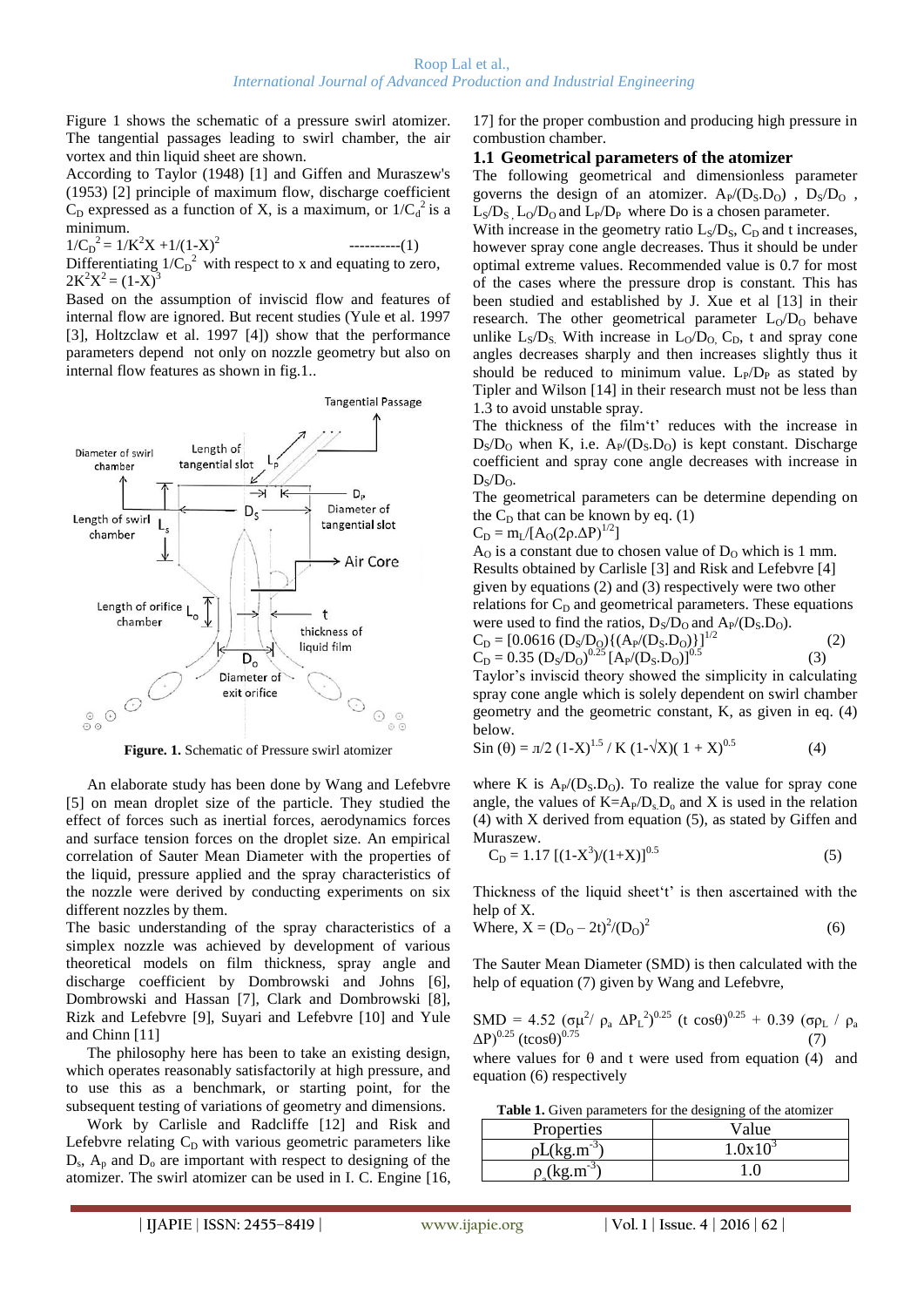Roop Lal et al., *International Journal of Advanced Production and Industrial Engineering*

| $\mu$ <sub>L</sub> (kg.s <sup>-2</sup> ) | $1.0x\ 10^{-03}$       |  |  |
|------------------------------------------|------------------------|--|--|
| $D_0(m)$                                 | $1.0x10^{-03}$ m       |  |  |
| $\overline{\sigma(kg.s^2)}$              | $7.34 \times 10^{-02}$ |  |  |
| $\dot{m}_L(kg.s^{-1})$                   | 6.5x $10^{-021}$       |  |  |
| $\Delta P_{\rm L}(\text{MPa})$           | 8 U                    |  |  |

### II. **EXPERIMENTAL SETUP:**

A high pressure pump of a pumping limit of 100 bar was used to introduce water into the atomizer controlled by a flow meter and a control valve fig. 2. The pressure was varied from 40 to 100 bar using a bypass valve and controlling the rpm of the pump, simultaneously. The actual mass flow rate through the nozzle was measured at different pressures with an increment of 10 bar. Water was collected into the reservoir having a vertical scale for duration of 1 minute at different pressures. At these pressures, spray cone angles were also measured using an angular scale.

A particle size analyzer (Insitec/Malvern) based on laser scattering technology was used to measure the average particle diameter of the spray formed by the nozzle. The exit of the nozzle was placed at a vertical height of 1 m from the instrument. The dynamic measurement range for this system for this system was between 0.1 to 2500 μm. It uses 5mW/670 nm diode laser with a beam diameter of 10 mm. The accuracy of the instrument was  $\pm 2\%$  on Dv(50) reported using the verification reticle (specified by the manufacturer). It could measure the size distribution of sprays with obscurations up to 95%. The measurement rate of equipment was one measurement 68 every 400 μs. The operating principle of the instrument is based on Mie theory of lightparticle interaction to obtain the particle size distribution. The photodetector sends a signal to the computer program (RTSizer, Insitec/Malvern) generated from the scattered light. It then display the values of SMD,  $Dv(10)$ ,  $Dv(50)$ ,  $Dv(90)$ and the particle size distribution on the screen



#### III. **RESULTS AND DISCUSSION**

Table 2 gives the calculated result of the geometrical parameters and spray characteristics of atomizer. Fig. 3 and fig. 4 shows the Solid Works model of the atomizer.







**Figure. 4** Soild Works 3D model of the atomizer

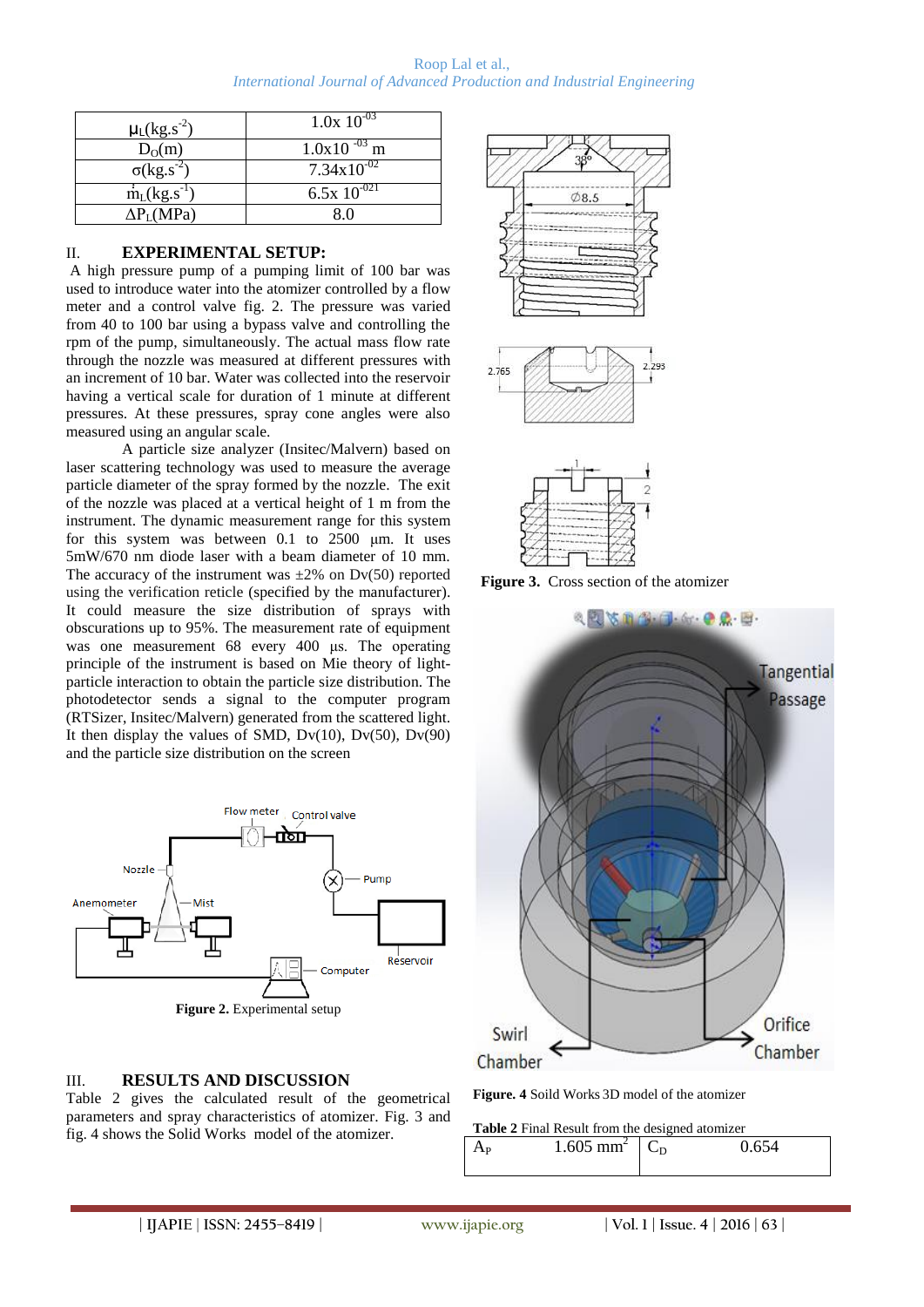|                           |                          | K          | 0.406         |
|---------------------------|--------------------------|------------|---------------|
| $\mathbf{D}_{\mathrm{s}}$ | $3.95$ mm <sup>2</sup>   | θ          | $31.26^\circ$ |
| $\rm L_s$                 | $2.765$ mm <sup>2</sup>  |            | $0.242$ mm    |
| $\mathsf{L}_\mathsf{O}$   | $0.5$ mm <sup>2</sup>    | X          | 0.267         |
| $\rm U_{O}$               | $82.80 \text{ m.s}^{-1}$ | <b>SMD</b> | $67.89 \mu m$ |



**Figure. 5a.** Experimental mass flow rate Vs pressure difference



Fig. 5a shows the liquid mass flow rate and 5b represent the discharge coefficient as a function of liquid supply pressure.  $C_D$  doesn't vary much with  $\Delta P_L$  and has a range of 0.640<C<sub>D</sub><0.6645 with C<sub>D max</sub> = 0.6645 at 70 bar. The curve seems to comply with the principle of maximum flow given by Giffen and Muraszew [2] as discussed in section 1. The air core formed inside the nozzle adjusts itself with change in pressure applied, to give a maximum liquid flow rate though the nozzle at all pressures. Fig. 5b also shows the  $C_D$ estimated according to the models developed by Carlisle and Risk & Lefebvre [8, 9]. These curves are a straight line parallel to the x-axis but offset from the experimental  $C_{D}$ . The value of half spray cone angle at design point ( $\Delta P_L = 80$ bar) was found to be 31.09° as compared to the experimental value of 34°. The cone angle of a spray is a characteristic of an atomizer which basically depends on the swirl chamber

geometry and is in inverse relation with K as predicted by

Taylor [1]. According to Datta and Som [15], with an increase in the flow rate Q, at its lower range, there occurs a sharp increase in the spray cone angle, however  $\theta$  becomes almost independent of the flow rate Q or  $\Delta P_L$  at its higher range. From our experimental findings, spray cone angle θ decreases slightly from 39° to 31° over the range.



**Figure. 6.** Variation of spray cone angle (2θ) with varying  $\Delta P_L$ 

Fig. 6 shows a variation of spray cone angle with  $\Delta P_L$ . The reason behind the decreasing trend may be due to the ejector action of the high velocity spray that generates air currents, which cause the spray angle to contract. This effect is aggravated by the increase in spray velocity that accompanies an increase in  $\Delta P_L$ . Fig. 6 also shows the theoretical results derived from eq. (4). Over a pressure range of  $40 < P<sub>L</sub> < 80$ bar, both the curves show a similar trend, moreover, the values of the experimental and the theoretical findings are quite close to each other. Besides this, the two curves meet each other over the 90 to 100 bar range having an approximate value of 31°.

Fig. 7 shows a graph between the experimental and theoretical values of the Sauter mean diameter of the particles. The theoretical values have been obtained from eq. (7) given by Wang and Lefebvre [3]. From the graph it can be observed that for  $\Delta P_L > 60$  bar the slope of the two curves get approximately same, tracing a similar decreasing trend. Although an initial relative large difference between the two curves becomes less and gets cone angle of a spray is a characteristic of an nozzle.

At lower pressure range, the frictional resistance from the swirl chamber walls decreases the turbulence, thereby, increasing the value of experimentally found SMD, whereas, an increase in pressure is accompanied by an increase in swirling strength while decreasing the subsequent decay due to frictional effect in the nozzle. Therefore, at high pressure, frictional effect becomes negligible and the difference between the two curves becomes constant, thus validating the Wang and Lefebvre's [3] model in this pressure range.